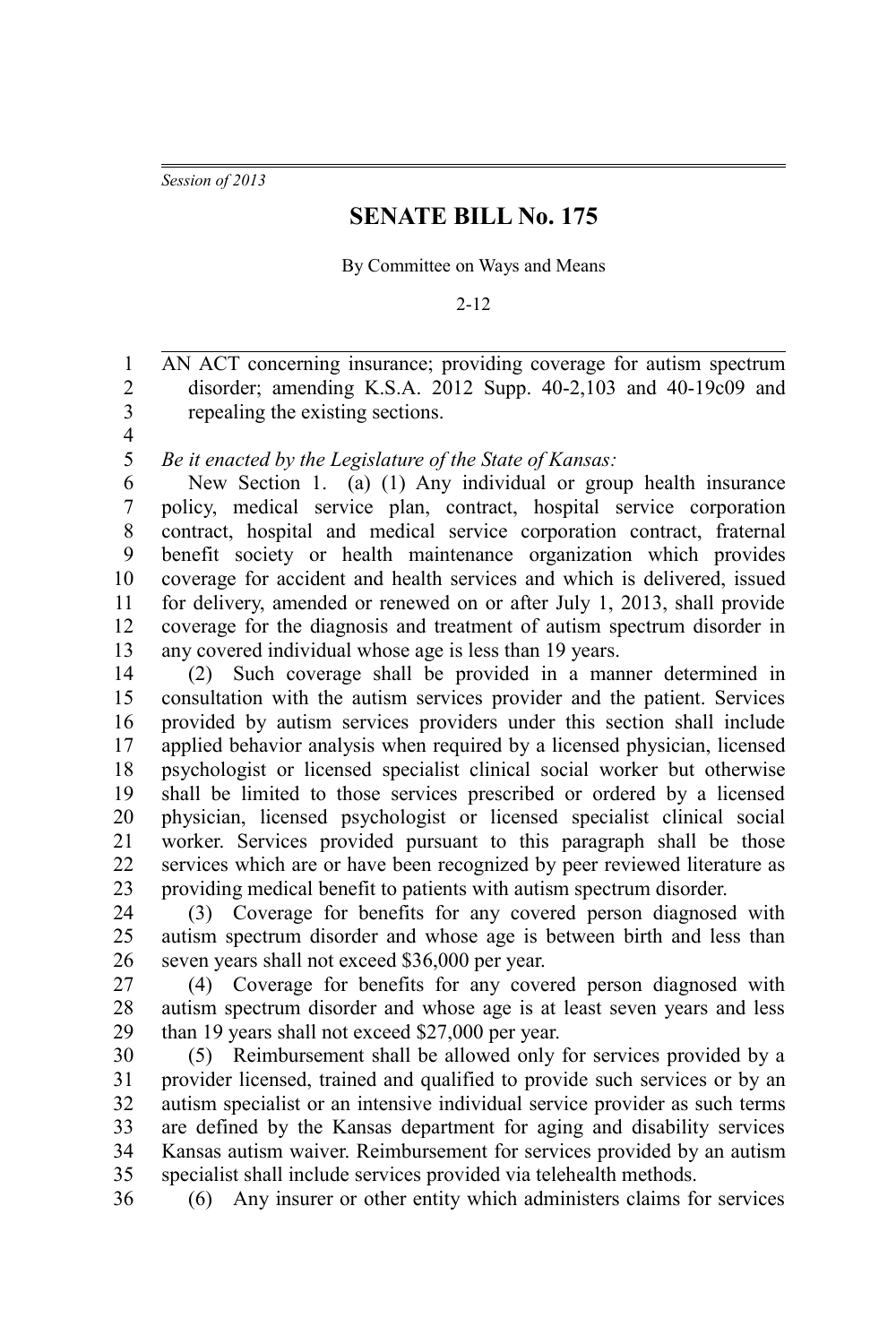provided for the treatment of autism spectrum disorder under this section, and amendments thereto, shall have the right and obligation to deny any claim for services based upon medical necessity or a determination that the covered individual has reached the maximum medical improvement for the covered individual's autism spectrum disorder. 1 2 3 4 5

(7) Except for inpatient services, if an insured is receiving treatment for autism spectrum disorder, such insurer shall have the right to review the treatment plan annually, unless the insurer and the insured's treating physician or psychologist agree that a more frequent review is necessary. Any such agreement regarding the right to review a treatment plan more frequently shall apply only to a particular insured being treated for autism spectrum disorder and shall not apply to all individuals being treated for autism spectrum disorder by a physician or psychologist. The cost of obtaining any review or treatment plan shall be borne by the insurer. 6 7 8 9 10 11 12 13 14

(8) No insurer can terminate coverage, or refuse to deliver, execute, issue, amend, adjust, or renew coverage to an individual solely because the individual is diagnosed with or has received treatment for autism spectrum disorder. 15 16 17 18

19

(b) For the purposes of this section:

(1) "Applied behavior analysis" means the design, implementation and evaluation of environmental modifications, using behavioral stimuli and consequences, to produce socially significant improvement in human behavior, including the use of direct observation, measurement and functional analysis of the relationship between environment and behavior. 20 21 22 23 24

(2) "Autism spectrum disorder" means any of the pervasive developmental disorders or autism spectrum disorders as defined by the diagnostic and statistical manual of mental disorders volume 5 (DSM 5) of the American psychiatric association, as published in May 2013, or later editions as established in rules and regulations adopted by the behavioral sciences regulatory board pursuant to K.S.A. 74-7507, and amendments thereto, except that if a person was diagnosed with either a pervasive developmental disorder or an autism spectrum disorder while a previous edition of the diagnostic and statistical manual of mental disorders was in existence at the time of diagnosis, then that edition of the diagnostic and statistical manual of mental disorders shall control. 25 26 27 28 29 30 31 32 33 34 35

(3) "Diagnosis of autism spectrum disorder" means any medically necessary assessment, evaluation or test to determine whether an individual has autism spectrum disorder. 36 37 38

(c) If an individual has been diagnosed as having autism spectrum disorder meeting the diagnostic criteria described in the edition of the diagnostic and statistical manual of mental disorders available at the time of diagnosis, then that individual shall not be required to undergo any additional or repeated evaluation based upon the adoption of a subsequent 39 40 41 42 43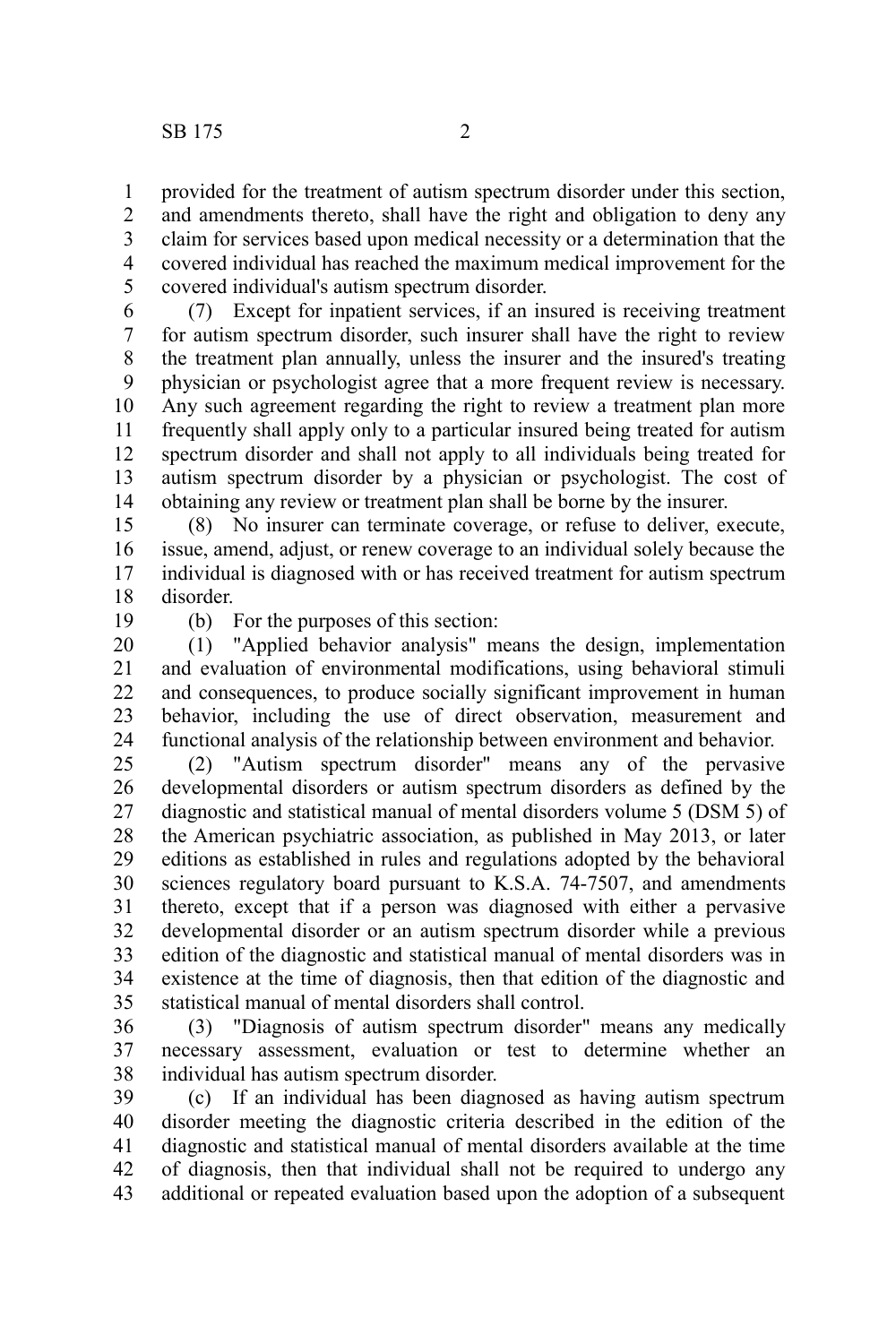edition of the diagnostic and statistical manual of mental disorders adopted by rules and regulations of the behavioral sciences regulatory board in order to remain eligible for coverage under this section. 1 2 3

(d) Except as otherwise provided in subsection (a), no individual or group health insurance policy, medical service plan, contract, hospital service corporation contract, hospital and medical service corporation contract, fraternal benefit society or health maintenance organization which provides coverage for accident and health services and which provides coverage with respect to autism spectrum disorder shall: 4 5 6 7 8 9

(1) Impose on the coverage required by this section any dollar limits, deductibles or coinsurance provisions that are less favorable to an insured than the dollar limits, deductibles or coinsurance provisions that apply to physical illness generally under the accident and sickness insurance policy; or 10 11 12 13 14

(2) impose on the coverage required by this section any limit upon the number of visits that a covered individual may make for treatment of autism spectrum disorder. 15 16 17

(e) As of January 1, 2014, to the extent that this section requires benefits that exceed the essential health benefits required under section 1302(b) of the federal patient protection and affordable care act (PPACA), public law 111-148, the specific benefits that exceed the required essential health benefits shall not be required of a "qualified health plan" as defined in PPACA when the qualified health plan is offered in this state through the exchange by a health carrier. Nothing in this subsection shall nullify the application of this section to plans offered outside the state's exchange. 18 19 20 21 22 23 24 25

(f) The provisions of this section shall not apply to any policy or certificate which provides coverage for any specified disease, specified accident or accident-only coverage, credit, dental, disability income, hospital indemnity, long-term care insurance as defined by K.S.A. 40- 2227, and amendments thereto, vision care or any other limited supplemental benefit nor to any medicare supplement policy of insurance as defined by the commissioner of insurance by rules and regulations, any coverage issued as a supplement to liability insurance, workers' compensation or similar insurance, automobile medical-payment insurance or any insurance under which benefits are payable with or without regard to fault, whether written on a group, blanket or individual basis. 26 27 28 29 30 31 32 33 34 35 36

(g) This section shall not be construed as limiting benefits that are otherwise available to an individual under any individual or group health insurance policy, medical service plan, contract, hospital service corporation contract, hospital and medical service corporation contract, fraternal benefit society or health maintenance organization which provides coverage for accident and health services. 37 38 39 40 41 42

(h) The provisions of this section shall be applicable to the Kansas 43